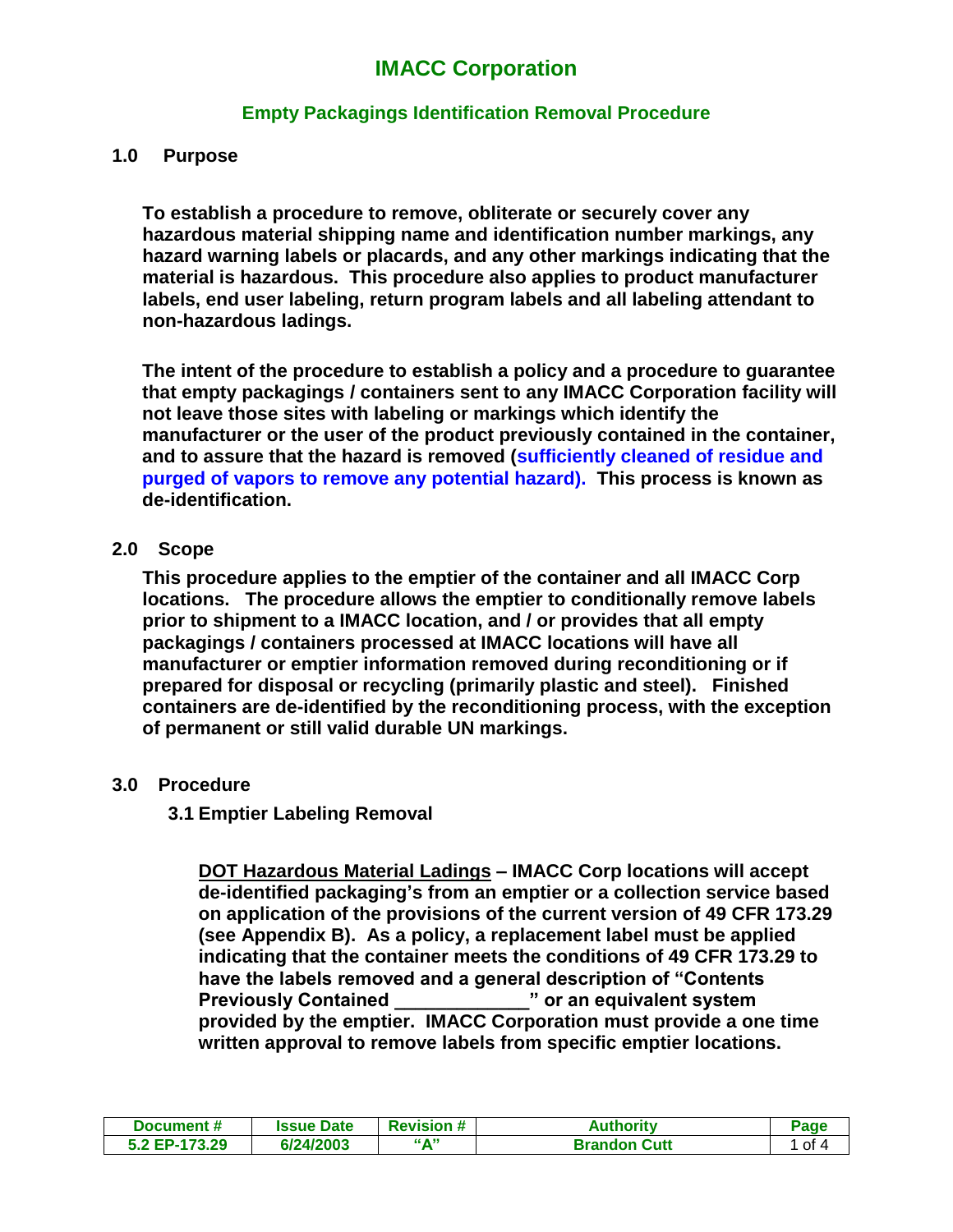# **IMACC Corporation**

## **Empty Packagings Identification Removal Procedure**

**Not Regulated by DOT - As a policy (as is required for hazardous ladings) for non-hazardous ladings the residues must be sufficiently cleaned of residue and purged of vapors to remove any potential hazard. Additionally, no more that a cup of heal residue may remain in the well area, a replacement label must be applied indicating that the container is sufficiently cleaned of residue and purged of vapors to remove any potential hazard and a general description of "Contents Previously Contained \_\_\_\_\_\_\_\_\_\_\_\_\_" or an equivalent system provided by the emptier. IMACC Corporation must provide a one time written approval to remove labels from specific emptier locations.**

### **3.2 IMACC Labeling Removal**

**This procedure establishes a policy and a procedure to guarantee that empty packagings / containers sent to any IMACC facility will not leave those sites with labeling or markings which identifying the manufacturer or the user of the product previously contained in the container, and to assure that the hazard is removed (sufficiently cleaned of residue and purged of vapors to remove any potential hazard). This process is known as "de-identification".**

**Acceptance from Emptiers – Provisions of the RoundTrip Acceptance policy are effective at all IMACC locations. Provisions include the requirements of 49 CFR 173.29 (packagings must be intact and have all closure devices - fittings, covers, rings, caps and valves in place and closed for shipments). As well as the IMACC Corporation Acceptance policy posted at www.imacc-corp.com, and the provisions of this procedure.**

**Label Removal during Reconditioning, Remanufacture, Repair and Routine Maintenance – Inherently, during these processes, nonpermanent manufacturer, emptier and return system labels are removed. In some cases, it is important to retain, restore and / or update (i.e., testing and inspection dates) permanent and / or durable UN markings. Special care is required at our facilities to understand the UN mark and our relationship to the UN mark. All other labels shall be removed during these processes.** 

**Label and Product Removal during Recycling or Packaging Destruction Operations – All labeling will be removed during these processes prior** 

| Document #    | <b>Issue Date</b> | <b>Revision #</b>        | Authoritv           | Page   |
|---------------|-------------------|--------------------------|---------------------|--------|
| 5.2 EP-173.29 | 6/24/2003         | <b><i><u>"A"</u></i></b> | <b>Brandon Cutt</b> | 2 of 4 |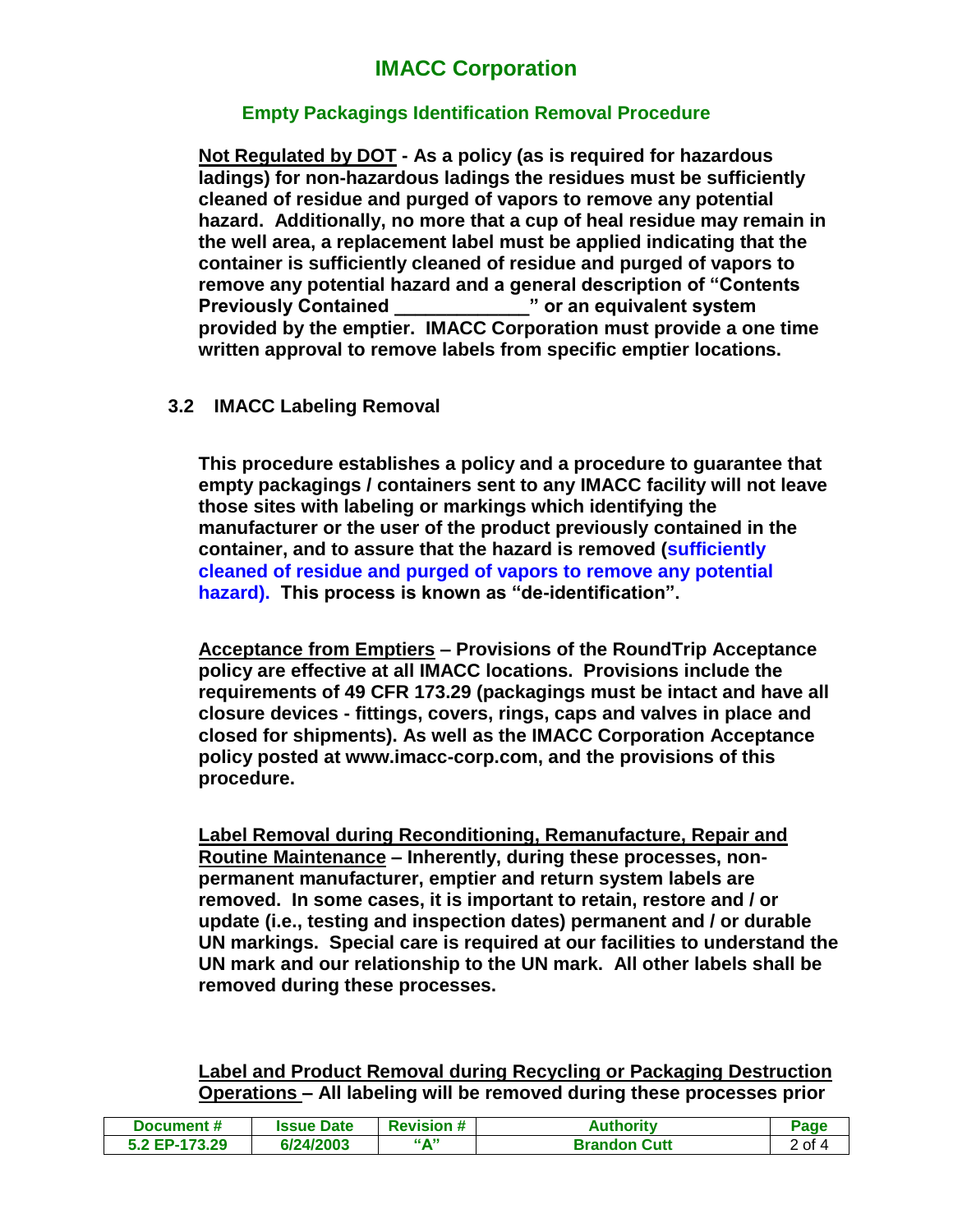## **Empty Packagings Identification Removal Procedure**

**to shipping to any landfill disposal, recycling or scrap recovery businesses. All Packagings will be cleaned (including those with nonhazardous ladings), and will meet the following conditions:**

- **Steel Containers, IBC Cages and Metal Parts - will be crushed and / or disassembled with labels and product residues removed prior to shipment to a steel recycler.**
- **IBC Cages with plastic Inner Receptacles, Plastic Inner Receptacles (Bottles) and Poly Containers - will have labels removed, be cleaned, crushed and / or shredded if destined for further recycling.**
- **Plastic Inner Receptacles (Bottles) and Poly Containers - will be cleaned, shredded and ground. Labels will only be removed from shredded material if required by the customer who will further process the material.**
- **Fiberboard Containers – All inner liners will be removed and be properly disposed, and any product cleaned from the exterior and interior of packaging prior to disposal at the landfill.**

### **3.3 Outside Processors**

**Any container sent to an outside contractor for reconditioning, remanufacture, repair, routine maintenance or recycling must agree to the provisions of this work instruction, must off-load the trailer directly into their process (may not inventory the empty containers) and will provide IMACC Corporation a certificate that the containers have been processed with the labels removed. The container will be de-identified by IMACC Corporation, according to this procedure if the outside processor is not able to comply with these conditions. This requirement will be applied as a quality clause, which the outside processor must agree to. It is the responsibility of the Plant Manager making these arrangements to match the certification with the shipping documents and maintain record keeping for traceability purposes. Emptiers may specify that their containers may not be sent to outside processors.** 

## **4.0 Discrepancies**

**All questions shall be directed to the Environmental Department for disposition.**

| Document #    | <b>Issue Date</b> | <b>Revision #</b>        | Authoritv           | Page   |
|---------------|-------------------|--------------------------|---------------------|--------|
| 5.2 EP-173.29 | 6/24/2003         | <b><i><u>"A"</u></i></b> | <b>Brandon Cutt</b> | 3 of 4 |